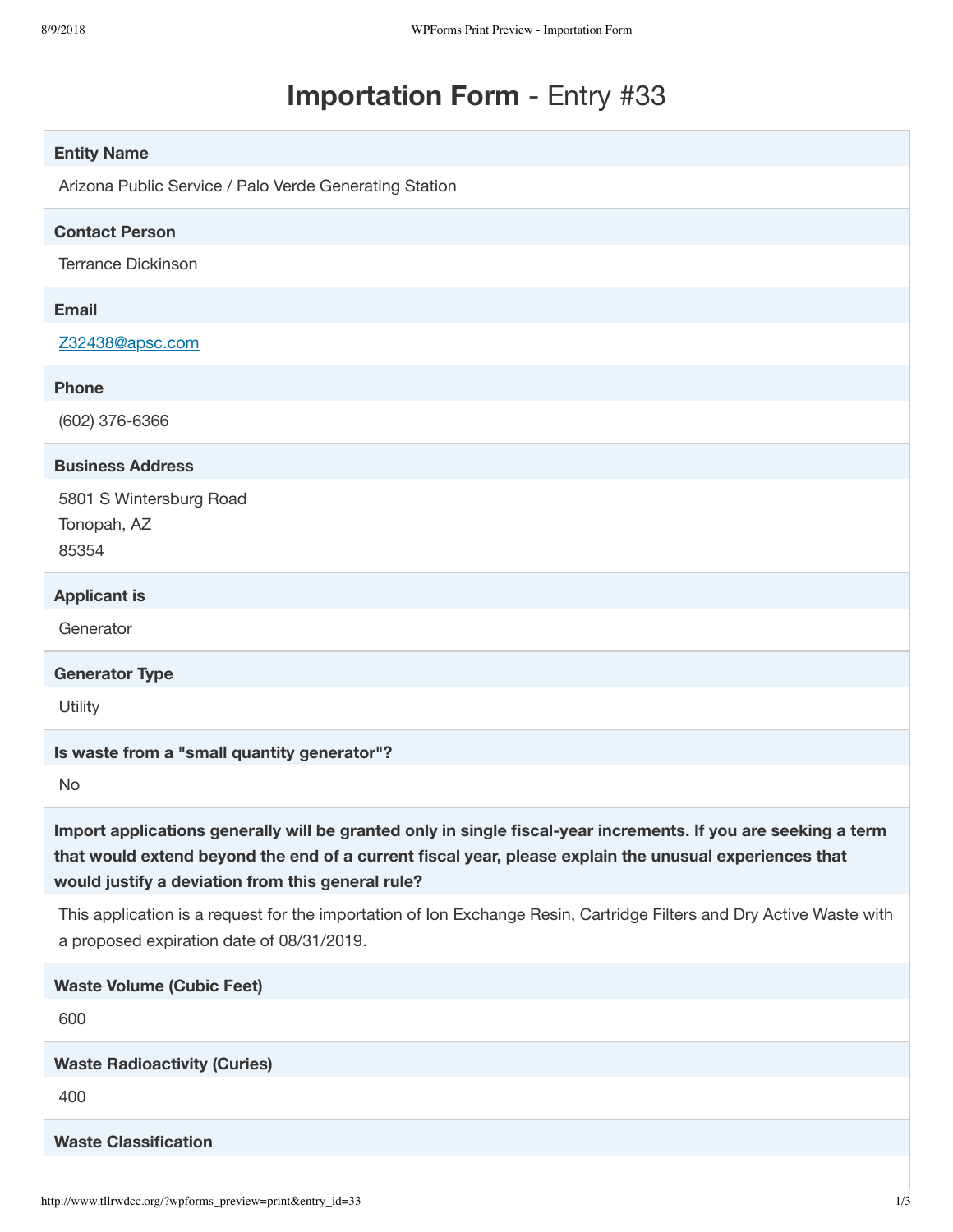Class B

Class C

## **Waste Form**

Unstable

**Does the proposed waste consist solely of sealed sources?**

No

**Compact and/or unaffiliated state, territory, possession, or district of the United States where the waste was generated (please list)**

Southwestern Compact, Arizona

## **Waste Description**

Ion Exchange Resin, Cartridge Filters and Dry Active Waste

**Does Applicant have any unresolved violation(s), complaint(s), unpaid fee(s), or past due report(s) with the Texas Low-Level Radioactive Waste Disposal Compact Committee?**

No.

**Does Applicant have any unresolved violation(s), complaint(s), unpaid fee(s), or past due reports associated with radioactive waste receipt, storage, handling, management, processing, or transportation pending with any other regulatory agency with jurisdiction to regulate radioactive material including, without limitation, the Texas Commission on Environmental Quality (TCEQ)?**

No.

## **Applicant hereby certifies\* the following:**

The information provided herein is complete, accurate, and correct.

The waste proposed for importation is not waste of international origin.

The low-level radioactive waste for which this Import Application is submitted will be packaged and shipped in accordance with applicable state and federal regulations and is acceptable for disposal at the Compact Facility. The person submitting this Import Application is authorized by the Applicant to commit Applicant to each and every obligation and condition set forth herein and in the Agreement for Importation of Non-Party Compact Waste. A copy of a written document containing such authorization must be attached to this Import Application. Applicant has delivered to the specified disposal facility and TCEQ a copy of this Application for Importation of Compact Waste (along with any supplement or amendment thereto).

#### **Name**

Terrance Dickinson

### **Title**

Radiation Protection Superintendent

#### **Date**